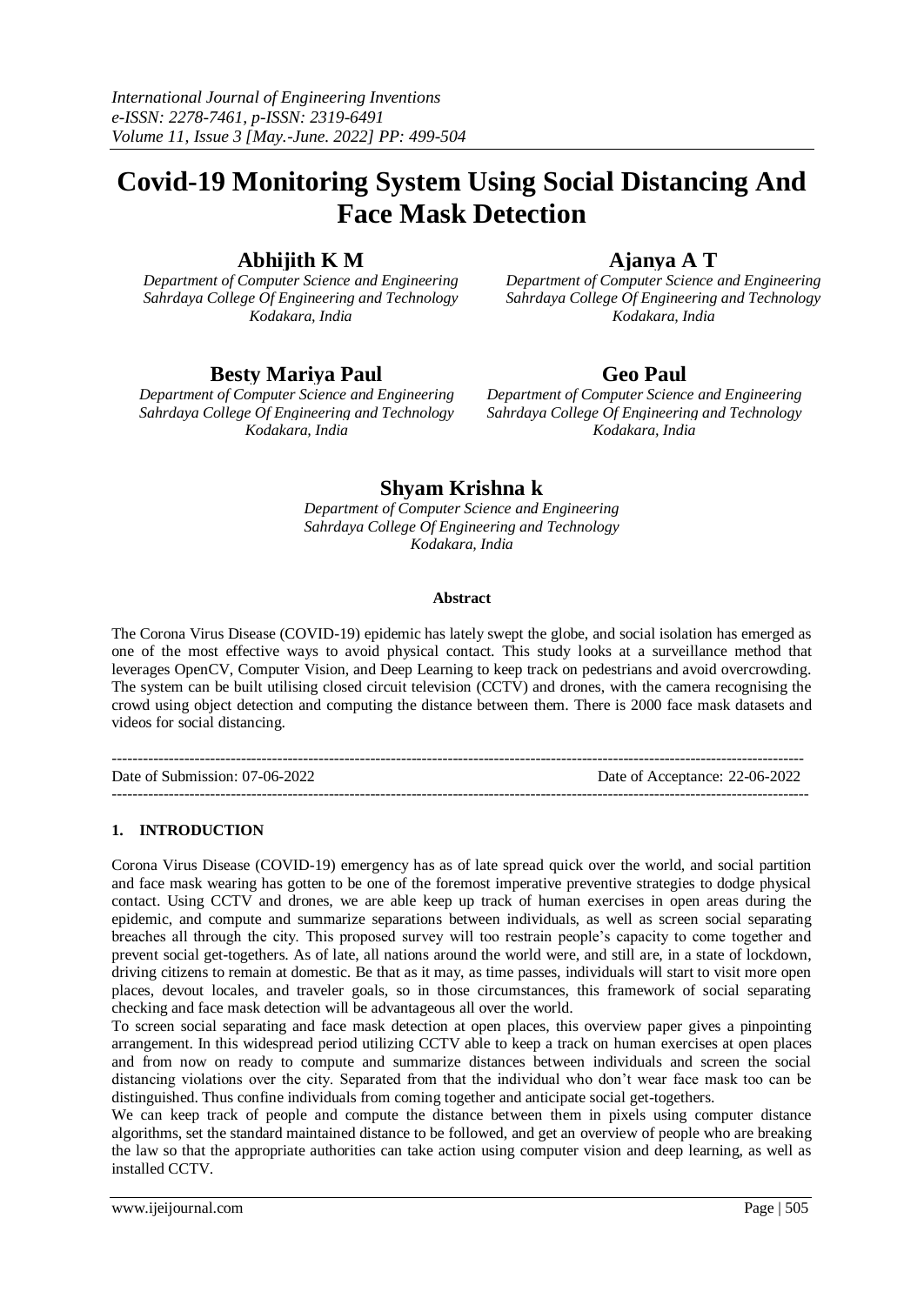### **2. LITERATURE SURVEY**

Here we look at some of the related works in the field of facemask and social distancing:

Shashi Yadav proposed a deep learning approach with Single Shot protest Location (SSD) utilizing Mobile Net V2 and Open CV for social separating and mask detection [2].Challenges confronted utilizing this approach was that it categorizes individuals with hand over their faces or blocked with objects as masked. These scenarios are not suited for this demonstrate. Here, in spite of the fact that an SSD is competent of recognizing different objects in a outline, it is constrained to the discovery of a single individual in this system.

Rinkal Keniya [6] developed a self-made model called SocialdistancingNet-19 for recognising a person's frame and presenting labels to determine if they are safe or harmful if the distance is less than a certain amount. It is vital to have individuals moving continually if a webcam is to be used, or else the detection will be wrong. This could be due to the network's detection strategy, which involves detecting the full frame and calculating the distance between people using centroids (brute force approach).

Adrian Rosebrock published a social distancing detector based on OpenCV, Computer Vision, and Deep Learning concepts in the year 2020. This approach focuses on social distance monitoring through CCTV cameras set across streets and sheds light on social distancing throughout the epidemic time. As a social distancing detector, the camera records the distance between people in pixels and compares it to a standard measurement. The file.py script, which is responsible for looping over frames of a video stream and ensuring that people keep a healthy distance from one another, contains the social distance detector application logic. It works with video files as well as webcam broadcasts [7].

In 2019, Neel Bhave and his co-authors proposed a system that includes a Reinforcement Model and Object Detection Algorithms and is a complete working model [4]. They employed YOLO (You Only Look Once) Real Time Object Detection in this experiment, which has fewer flaws, is considerably faster, produces reliable results, and can be trained for over 200 classes. Reinforcement learning is a type of machine learning that calculates the green phase timing based on the current traffic situation and learns from the actions made.

Dr. Syed Ameer Abbas and his co-authors suggested a system for people tracking and crowd control based on the Raspberry Pi and Open-CV in 2017 [5]. Through OpenCV, a cascade classifier was trained for head detection from the scene using Haar characteristics. The original idea was to use a camera and a Raspberry Pi 3 with a quad core ARMv8 central processing unit to record the packed scene and process the footage frame by frame. The crowd is measured and regulated by comparing the value to the threshold, and if it exceeds the threshold, appropriate prevention can be implemented.

Mohamed Loey et al proposed a model that incorporates both deep transfer learning (ResNet-50) and regular machine learning algorithms [1]. The last layer of ResNet-50 was removed and replaced with three classic machine learning classifiers (Support vector machine (SVM), decision tree, and ensemble) to improve model performance. One of the four types of datasets they used had the most pictures, which included both real and fake face masks, and took the longest to train compared to the others. In similar articles, there is likewise no known accuracy for this sort of dataset. When trained on a dataset with real face masks, the decision trees classifier failed to obtain a decent classification accuracy (68%) on false face masks.

#### **3. PROPOSED SYSTEM**

We provide a Deep Learning-based system for detecting instances of improper use of face masks. Our system is made up of two parts. Architecture of a Convolutional Neural Network (CNN) stage Detects both masked and unmasked faces and can be used to CCTV cameras are pre-installed and integrated. This will be beneficial to keep track of safety infractions, encourage people to wear face masks and ensure that the working environment is safe. The study is currently underway by investigating the technology required for the procedure preceding study and the creation of a viable model with the help of Deep Learning and Computer Vision.

we propose a Python-based image processing and machine learning technique to achieve the robust structure and the feasibility of considering a wide range of scenarios with a high level of trust and accuracy in the proposed method social distancing monitoring and risk assessment. After getting the frame, It has two stages: Face mask detection and monitoring distance. It recognizes the face mask from the frame and after that extracts the Region of interest. Apply the face mask classifier on ROI. In the event that the mask isn't worn show a notice. At that point, it screens the distance between individuals. The separate is compared with the standard remove, On the off chance that the distance is not kept up at that point incorporate them within the violation list.

### **4. CONCLUSION**